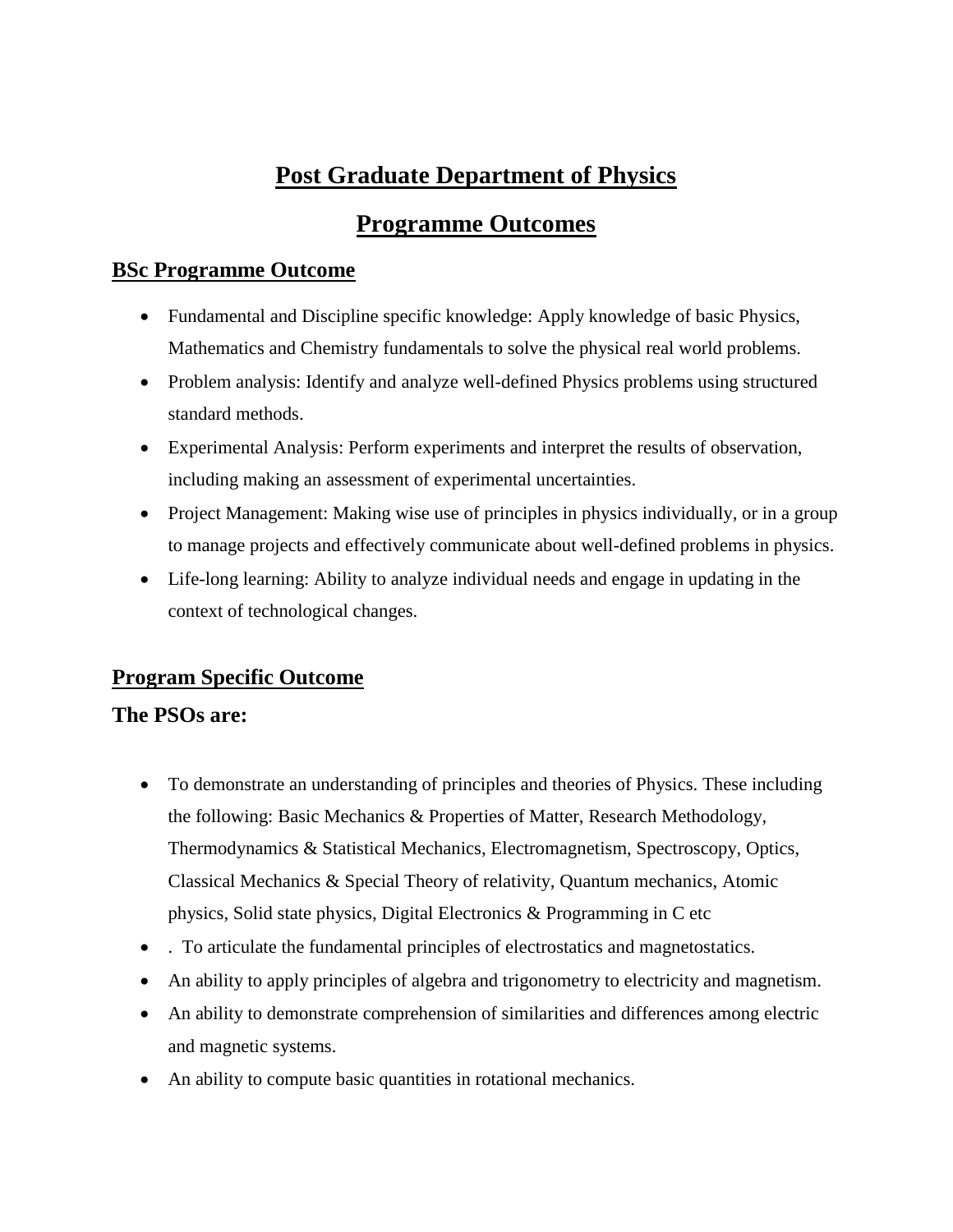- An ability to demonstrate comprehension of similarities and differences among mechanical systems.
- An ability to formulate, analyze and solve a multi-level problem in mechanics.
- An ability to apply basic knowledge of science to explain observable phenomena.
- Apply algebra and calculus, as well as graphical methods to solve physics problems.
- Demonstrate the ability to do simple lab experiments that apply the principles learned in theory classes.

## **Course Outcome of B.Sc Core Courses**

## **Semester I**

# *Programme name and code* **: PY1141- Basic Mechanics and properties of Matter**

- Accure a basic knowledge in Mechanics and Properties of Matter
- Develop a strong foundation in Mathematics for their future courses
- Understand of concepts and principles related to mechanics and properties of matter.
- Analyze various oscillating systems obeying simple harmonic motion
- Examine the basic principles of mechanics
- Understand the conservation of energy and associated theory
- Understand the basic laws and theorems of fluid dynamics.

## **Semester II**

## *Programme name and code :* **PY1221 – Heat and Thermodynamics**

- Understand the fundamental thermodynamic properties and various laws of thermodynamics
- Solve problems using the properties and relationships of thermodynamic systems
- Analyze basic thermodynamic cycles
- Understand the various phenomena of transference of heat
- Develop an awareness on the working of heat engine
- Identify the effect of entropy affects the Universe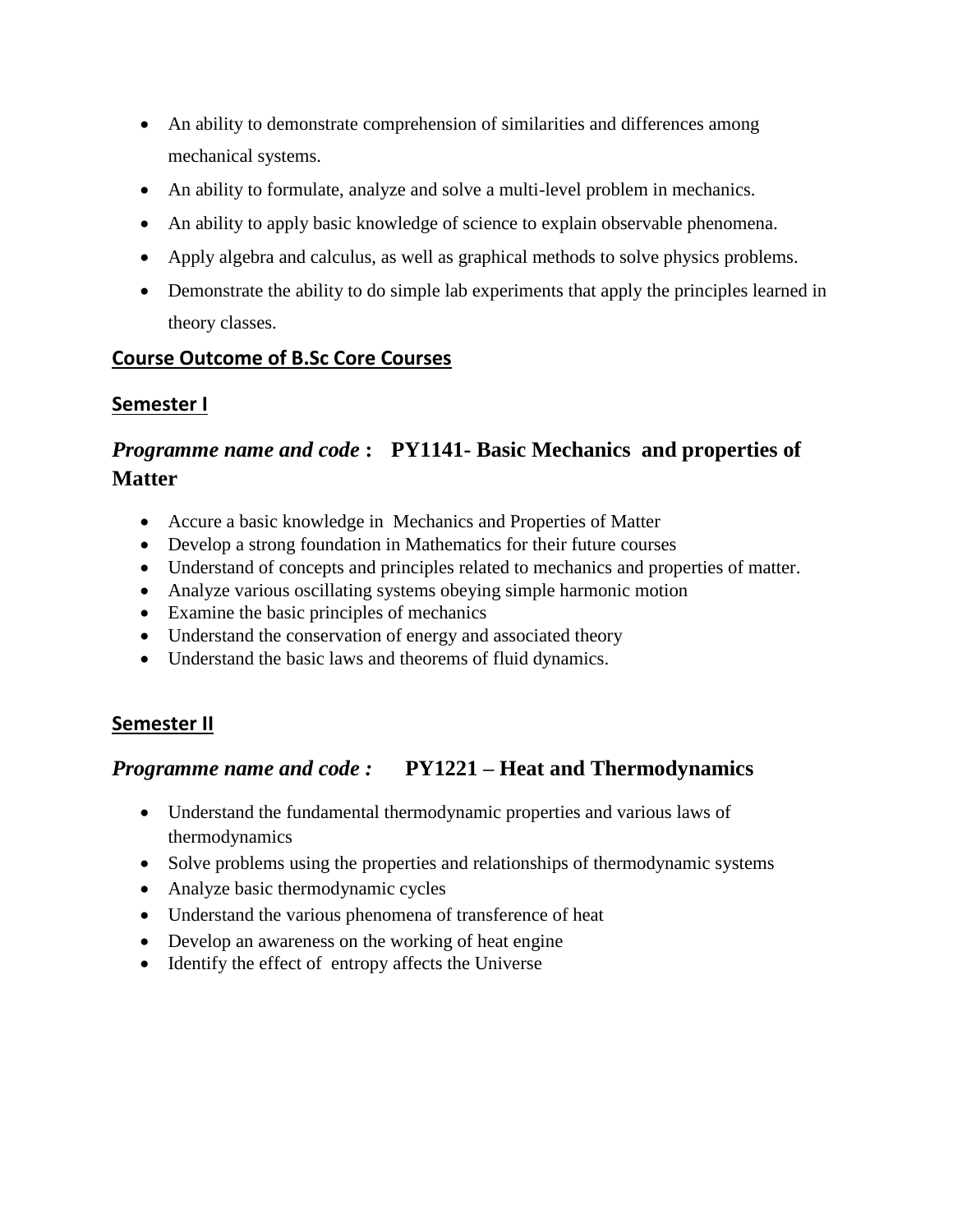#### **Semester III**

#### *Programme name and code :* **PY11341- Electrodynamics**

- Introduce powerful tools for tackling wide range of topics in Electrodynamics
- Understand the concepts and properties of electric and magnetic fields in vacuum and matter
- Understand the theory of electrostatics and magnetostatics
- Understand the classical electrodynamics based on Maxwell's equations ,concepts and properties of electromagnetic wave propagation and emission
- Apply Maxwell's equations to a variety of problems and solve problems involving the propagation and scattering of electromagnetic waves in a variety of media, calculation of fields, the motion of charged particles etc
- Demonstrate an understanding of the characteristics of electromagnetic radiation.
- Evaluate various circuits including L,C, R and to analyze their complete response

#### **Semester IV**

#### *Programme name and code :* **PY1441 – Classical and Relativistic Mechanics**

- Introduce powerful tools for tackling wide range of topics in Classical Mechanics
- Develop skills to solve problems related to the Physical world. •
- Knowledge and understanding of the classical laws of motion.
- Competency in using the essential mathematical skills needed for describing mechanics and special relativity
- Problem solving skills-Lagrangian and Hamiltonian mechanics applied to basic systems.
- Understand the influence of classical mechanics and relativity on modern scientific development.
- Understand the role of mechanics and relativity in the everyday world
- Demonstrate an understanding of the basic principles of special theory of relativity and perform basic calculations in relativistic kinematics and dynamics

## **Semester V**

## *Programme name and code :* **PY 1541- Quantum Mechanics**

- Understand the emergence of quantum mechanics, wave properties of matter, general formalism on wave mechanics
- Understand how a wave function is interpreted in terms of probability, and appreciate its physical significance
- Understand how a wave function is interpreted in terms of probability, and appreciate its physical significance
- Apply Schrodinger equation to Hydrogen atom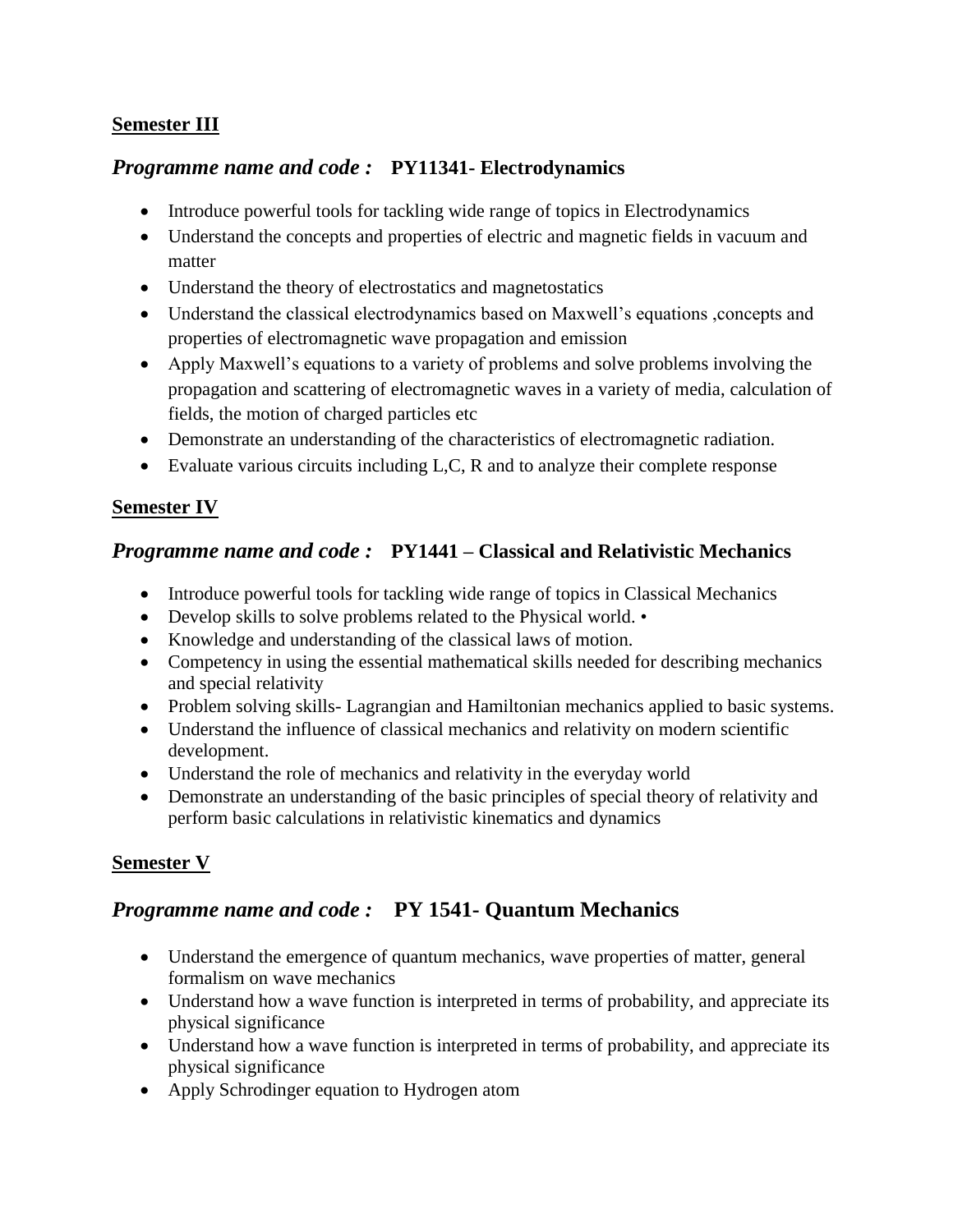- Apply principles of quantum mechanics to calculate observables on known wave functions
- Understand the fundamental quantum mechanical processes in nature

## *Programme name and code :* **PY1542- Statistical Mechanics Research Methodology and Disaster Management**

- Explain statistical physics as logical consequences of the postulates of statistical mechanics
- Understand and use the methods of statistical mechanics to develop the statistics for Maxwell Boltzmann, Bose-Einstein, Fermi-Dirac distributions
- Understand the statistics of particles
- Understand some basic concepts of research and its methodologies, identify appropriate research topics , select and define appropriate research problem and parameters , prepare a project proposal ,organize and conduct research in a more appropriate manner ,write a research report and thesis
- Acquire a knowledge on Global natural disasters and communicate factors about health emergencies and diseases etc
- Analyze and communicate the processes of disaster management including disaster risk reduction, response, recovery etc and also to design and perform research on the different aspects of the emergencies and disaster events

## *Programme name and code :* **PY1543-Electronics**

- Analyze simple electronic circuits based on diodes and transistors with special focus on designing amplifiers with discrete components
- Design and analyze bias circuits for BJTs and amplifiers for the basic categories (CB,CE and CC)
- Analyze oscillator circuits, feedback amplifiers, operation amplifiers etc

# *Programme name and code :* **PY1544-Atomic and Molecular Physics**

- Understand the vector atom model
- Understand the change in behavior of atoms in external applied electric and magnetic field.
- Understand the rotational, vibrational, electronic and Raman spectra of molecules.
- Understand the electron spin and nuclear magnetic resonance spectroscopy and their applications.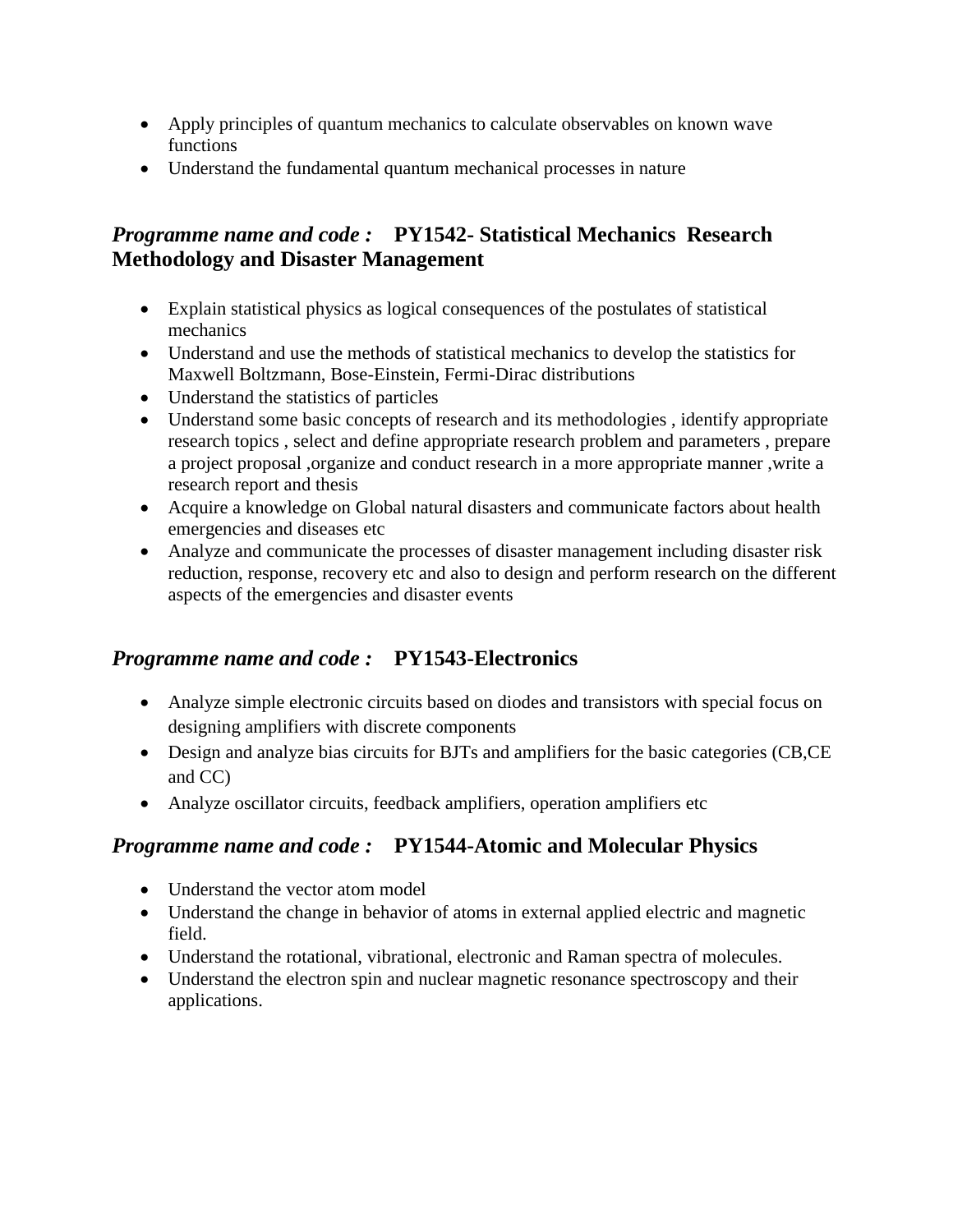## **Course Outcome of Open Courses**

## *Programme name and code :* **PY1551- Energy Physics**

This course is designed to give the students a scientific understanding of various energy systems, transform the world's energy systems, and discover new ways of generating and storing energy.

- Understand the various forms of conventional and non conventional energy forms
- Understand how energy can be obtained from sun ,wind, biomass, oceans, chemical resources etc
- Understand the various challenges facing in the availability of natural energy resources
- Understand the patterns of energy crisis and possible solutions ,energy options for the developing countries

## **Semester VI**

## *Programme name and code :* **PY1641- Solid State Physics**

- Understand the interatomic forces and bonds
- Gain basic knowledge of crystal systems and spatial symmetries
- Account for how crystalline materials are studied using diffraction
- Understand the principles of structure determination by diffraction.
- Understand the concept of reciprocal space and the significance of Brillouin zones
- Understand the conduction in metals Understand the Magnetic, optical and electrical properties of materials

## *Programme name and code :* **PY1642- Nuclear & Particles Physics**

- Gain a thorough understanding of the constituents of a nucleus, its basic properties, stability etc
- Understand about the various models used to explain the nucleus
- Understand the alpha, beta and gamma decay
- Apply the concepts of fission and fusion to power generation
- Understand the theory behind particle detectors
- Gain knowledge about the basics of particle physics and the conservation laws obeyed by them

## *Programme name and code :* **PY1643- Classical and Modern Optics**

 Analyze the intensity variation of light due to Polarization, interference, diffraction and dispersion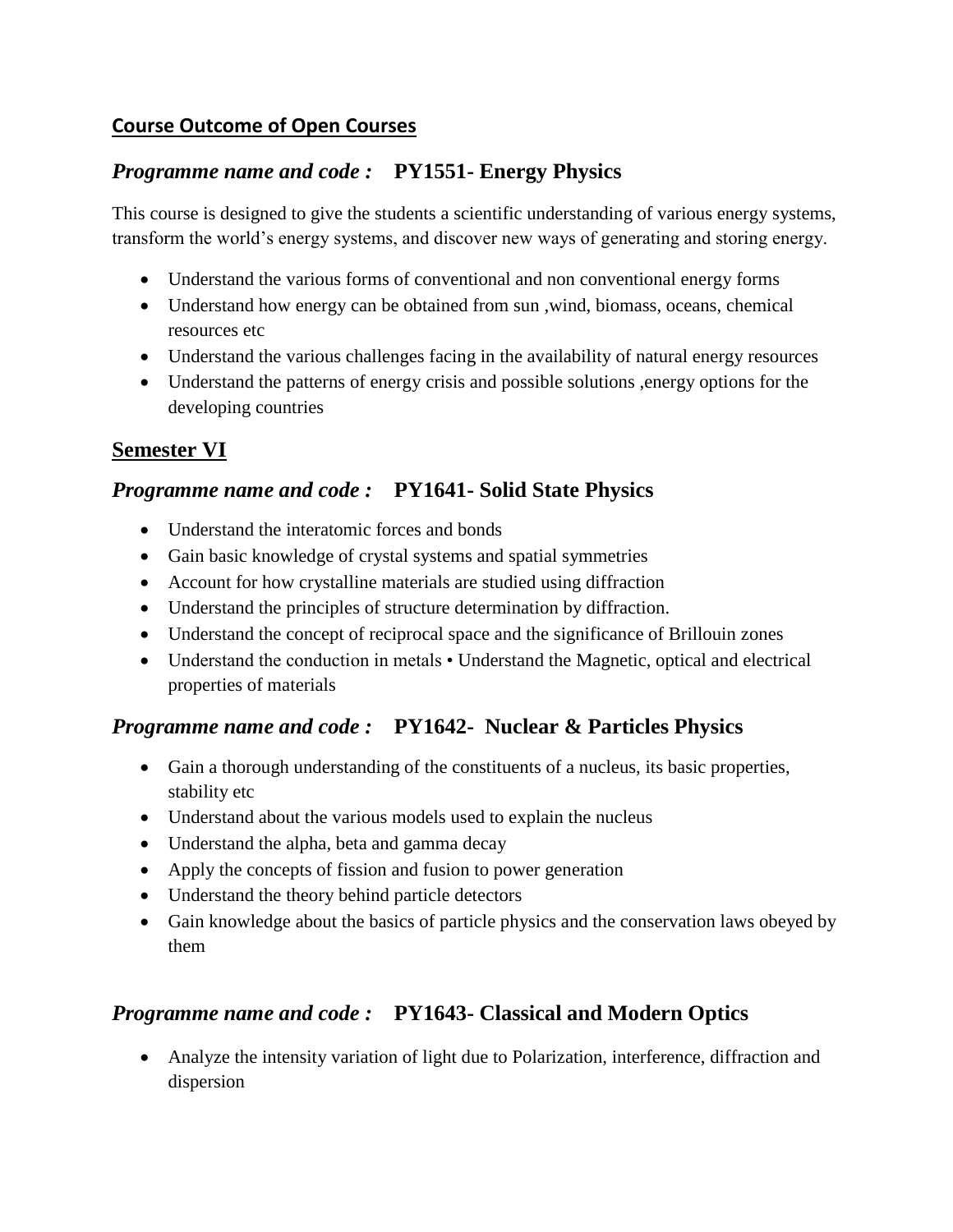- Understand a knowledge about optical fiber, its types and its application in communication
- Understand the working principle, recording, reconstruction and types in holography
- Understand the working principle of lasers

# *Programme name and code :* **PY 1644- Digital Electronics and Computer Science**

- Gain a deep knowledge on number systems, types, conversion, coded number systems etc
- Equipped to design, construct and analyze basic logic circuits using logic gates
- Understand the arithmetic circuits and sequential circuits
- Understand the functioning of computer components, the process of problem solving using computer, internal organization of computer, memory hierarchy etc
- Able to enhance their analyzing and problem solving skills and use the same for writing programs in C++.

# *Programme name and code :* **PY1661 – Electronic Instrumentation(Elective Course**

- Understand the concepts of measurement various electrical parameters with accuracy, precision, resolution, passive or active transducers for measurement of physical phenomenon etc
- Understand the functioning of signal generator, frequency counter, CRO and digital IC tester for appropriate measurement etc.

# **Course Outcome of Complementary Course For Mathematics Students**

# **Semester I**

# *Programme name and code :* **PY1131.1 – Mechanics and Properties of matter**

- Understand the dynamics of rigid bodies, various theorems involved and derivations of expressions of moment of inertia of bodies of different shapes
- Understand the bending of beams and analyze the expression for young's modulus
- Understand the basics of surface tension and viscosity of fluid
- Analyse the basics of wave motion and oscillations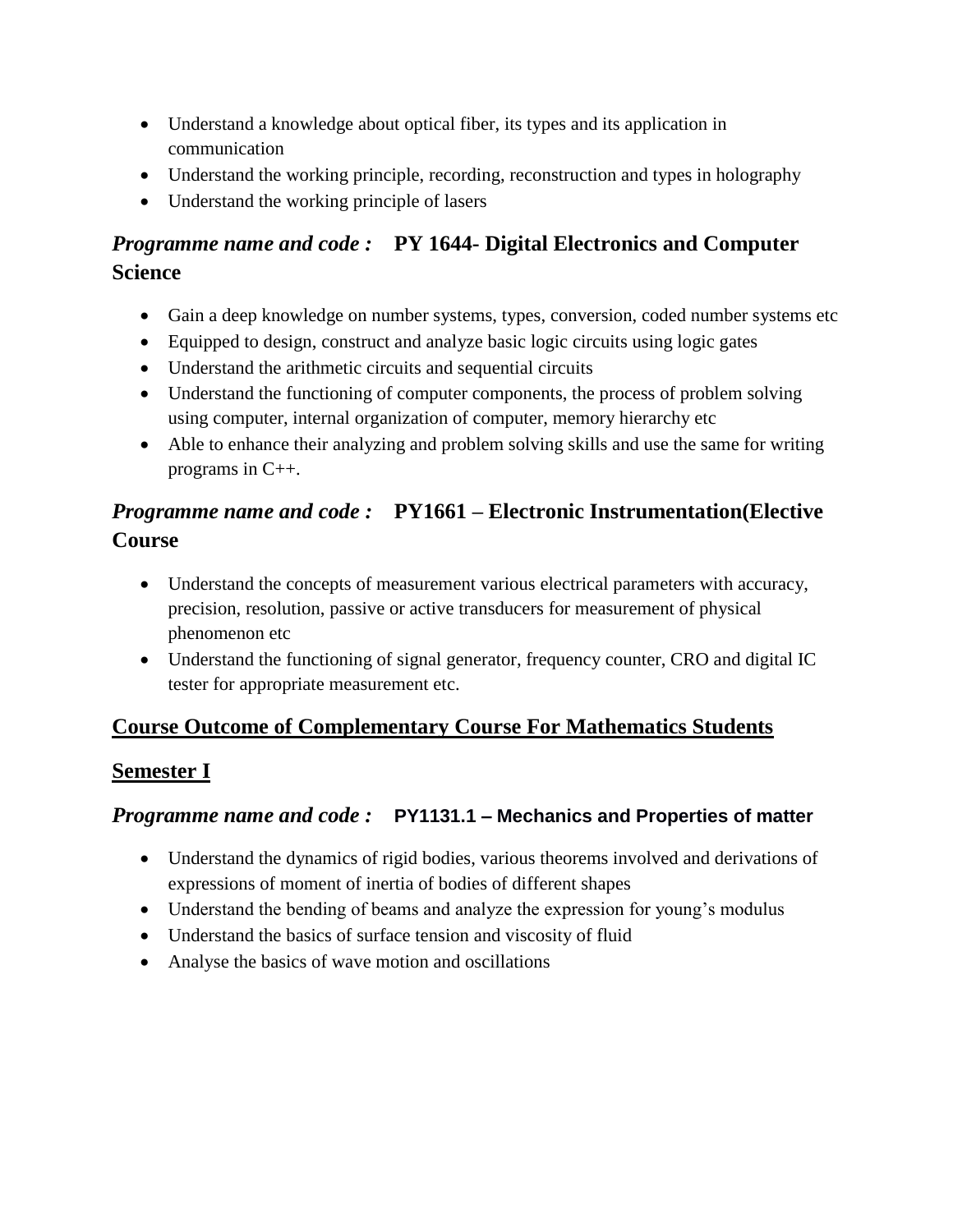## **Semester II**

## *Programme name and code :* **PY1231.1 - Thermal Physics and statistical mechanics**

- Understand the various phenomena of transference of heat
- Understand the fundamental thermodynamic properties and various laws of thermodynamics
- Solve problems using the properties and relationships of thermodynamic systems
- Understand the concept of entropy during various types of processes Understand the basics of statistical physics

## **Semester III**

#### *Programme name and code :* **PY1331.1 – Optics, Magnetism and Electricity**

The course provides an introduction to electricity, magnetism, optics, Electric charge and electric fields, current and resistance, magnetic fields, the properties of light, optical instruments etc.

- Understand and analyze interference between waves
- Understand the phenomenon of diffraction and types of diffraction
- Understand the principle and operation of lasers and basics of light propagation through optical fibers
- Understand the types of magnetic materials and their properties
- Understand and analyze the emf induced in various ac circuits including inductor, capacitor, resistor, their combinations etc.

## **Semester IV**

#### *Programme name and code :* **PY1431.1ModernPhysicsandElectronics**

- Understand various atom models, quantum numbers, properties of atomic nucleus and basics of radioactivity
- Understand the limitations of classical physics, foundation of quantum mechanics and the derivation of Schrodinger equations
- Knowledge and understanding about semiconductor devices like diodes, transistors etc, their characteristics and types of biasing
- Understand the basics of various number systems, logic gates and related theorems
- Understand the basics of Boolean algebra and Solve various Boolean expressions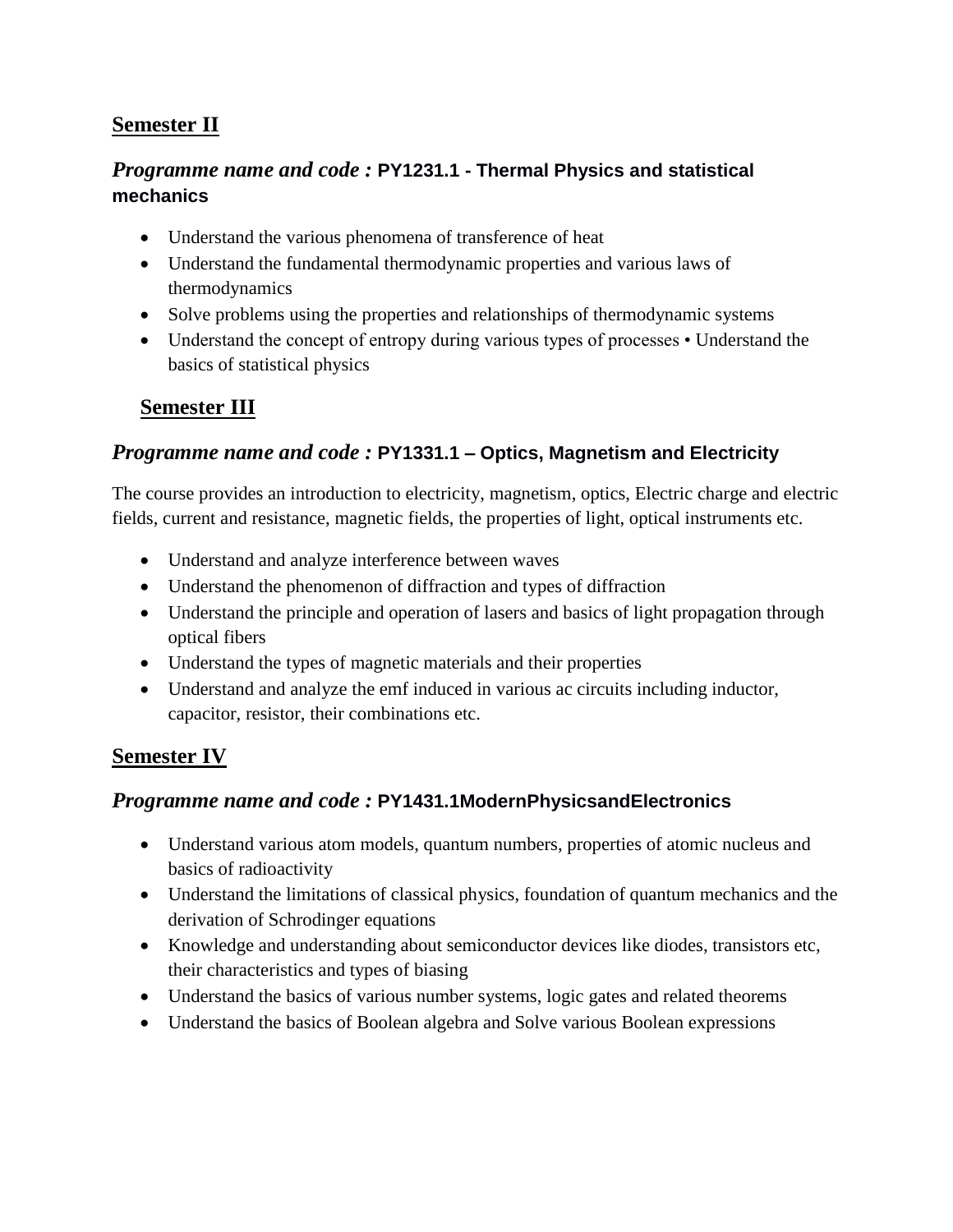## **Course Outcome of Complementary Course For Chemistry Students**

## **Semester I**

## *Programme name and code:* **PY1131.2 – Rotational dynamics and Properties of matter**

- Understand the dynamics of rigid bodies, various theorems involved and derivations of expressions of moment of inertia of bodies of different shapes
- Understand the bending of beams and analyze the expression for young's modulus
- Understand the basics of surface tension and viscosity of fluid
- Analyse the basics of wave motion and oscillations

## **Semester II**

## *Programme name and code:* **PY1231.2 – Thermal Physics**

- Understand the fundamental thermodynamic properties and various laws of thermodynamics
- Solve problems using the properties and relationships of thermodynamic systems
- Analyze basic thermodynamic cycles
- Understand the various phenomena of transference of heat
- Develop an awareness on the working of heat engine
- Analyze the effect of entropy affects the Universe

# **Semester III**

## *Programme name and code:* **PY1331.2 – Optics, Magnetism and Electricity**

The course provides an introduction to electricity, magnetism, optics, Electric charge and electric fields, current and resistance, magnetic fields, the properties of light, optical instruments etc.

- Understand and analyze interference between waves
- Understand the phenomenon of diffraction and types of diffraction
- Understand the principle and operation of lasers and basics of light propagation through optical fibers
- Understand the types of magnetic materials and their properties
- Understand and analyze the emf induced in various ac circuits including inductor, capacitor, resistor, their combinations etc.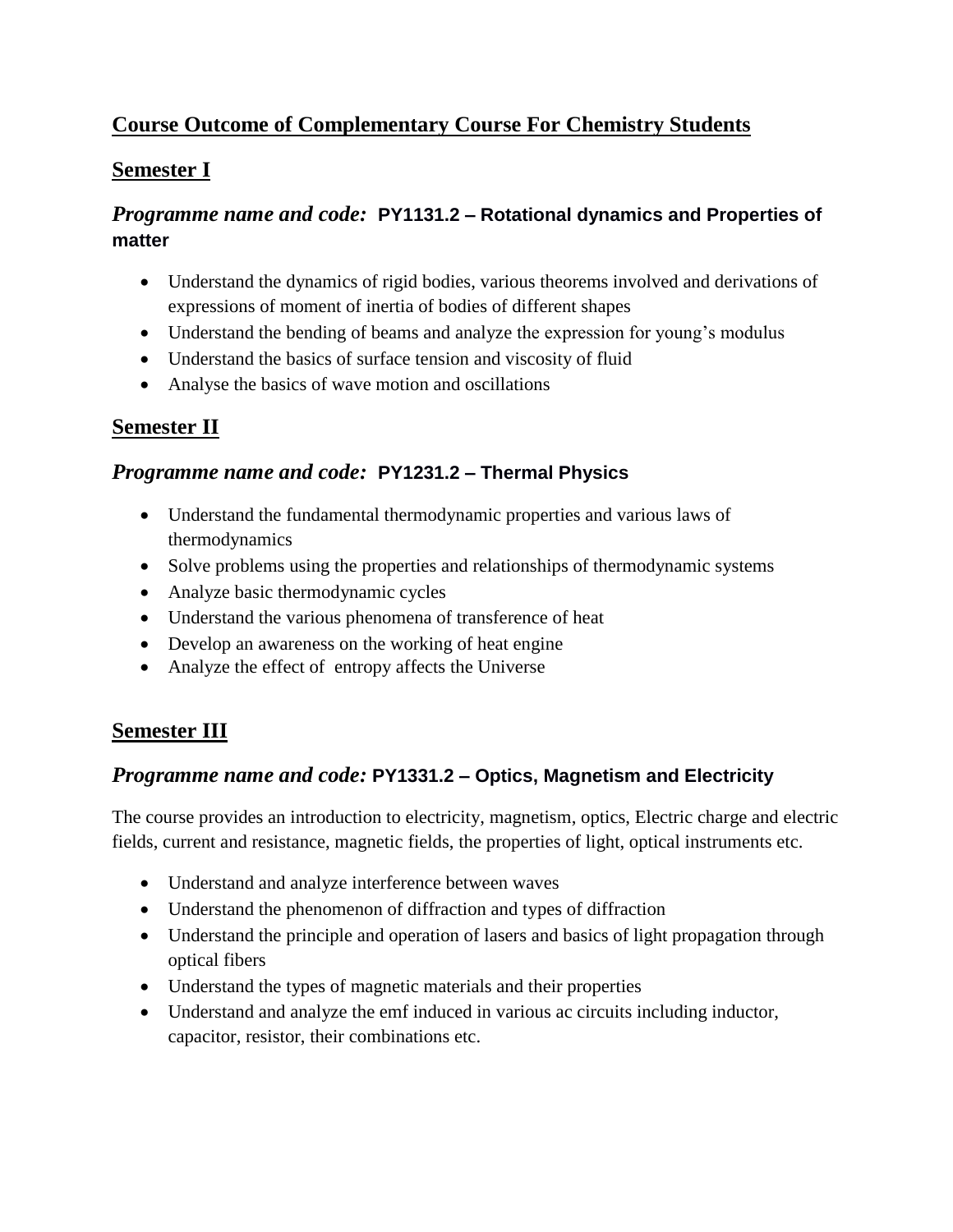## **Semester IV**

## *Programme name and code:* **PY1431.2 – Atomic Physics, Quantum Mechanics and Electronics**

- Understand various atom models, quantum numbers, properties of atomic nucleus and basics of radioactivity
- Understand the limitations of classical physics, foundation of quantum mechanics and the derivation of Schrodinger equations
- Understand the Electromagnetic Spectrum Principles of various spectrometers and their applications.
- Knowledge and understanding about semiconductor devices like diodes, transistors etc, their characteristics and types of biasing
- Understand the basics of various number systems, logic gates and related theorems
- Understand the basics of Boolean algebra and Solve various Boolean expressions

# **Programme : M.Sc Physics**

#### **M.Sc. Programme Outcome:**

- Define and explain fundamental ideas and mathematical formalism of theoretical and applied physics.
- Identify, classify and extrapolate the physical concepts and related mathematical methods to formulate and solve real physical problems.
- Identify and solve interdisciplinary problems that require simultaneous implementation of concepts from different branches of physics and other related areas.
- To define a research problem, translate ideas into working models, interpret the data collected, draw the conclusions and report scientific data in the form of dissertation.
- To disseminate scientific knowledge and scientific temper in the society to contribute towards greater human cause.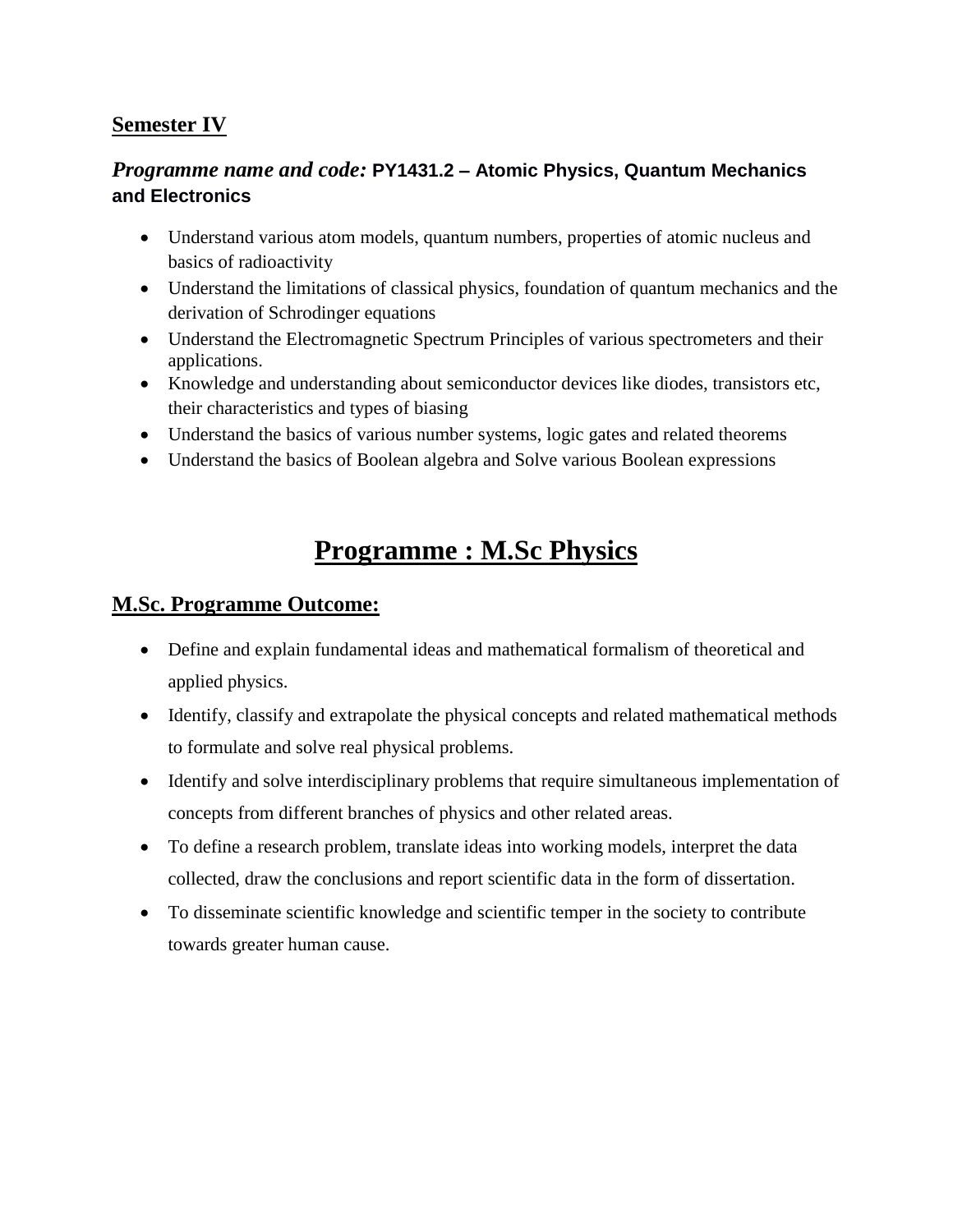#### **Programme specific outcomes.**

On completing MSc in Physics programme, students will attain :

PSO 1 : Knowledge and insight into physics on an advanced level

PSO 2 : Extended knowledge of advanced mathematical methods

PSO 3 : Skill in in research and methodology in different areas of Physics

PSO 4 : Knowledge in undertaking a major, individual, physics-related project and reporting the results in a full scientific report and oral and poster presentation

PSO 5 : Ability to work with analytical and numerical methods in Physics

PSO 6: Ability to evaluate and analyse scientific measurement data.

PSO 7 : Ability to develop critical comments on each experiment done in the original records including sources and estimates of errors and limitations in the experiments done

PSO 8 : Thorough knowledge and experimental skill in the special paper Electronics

## **Course Outcome of Theory Papers**

#### **Semester I**

## *Programme name and code:* **PH 211: Classical Mechanics**

- (i) Students are able to learn the concepts of Lagrangian and Hamiltonian mechanics and use them to solve problems in mechanics.
- (ii) Able to learn concepts of generating functions, Poisson brackets Hamilton Jacobi equations and action angle variables.
- (iii) To equip the students to deal with central force problem and analyzing Kepler's laws.
- (iv) To inculcate the students the concepts of special and general theory of relativity and related problems.
- (v) To acquaint the students about the theory of small oscillations and Euler's equations of motions of rigid bodies.
- (vi) To analyze nonlinear dynamical systems and to explain the concepts of classical chaos.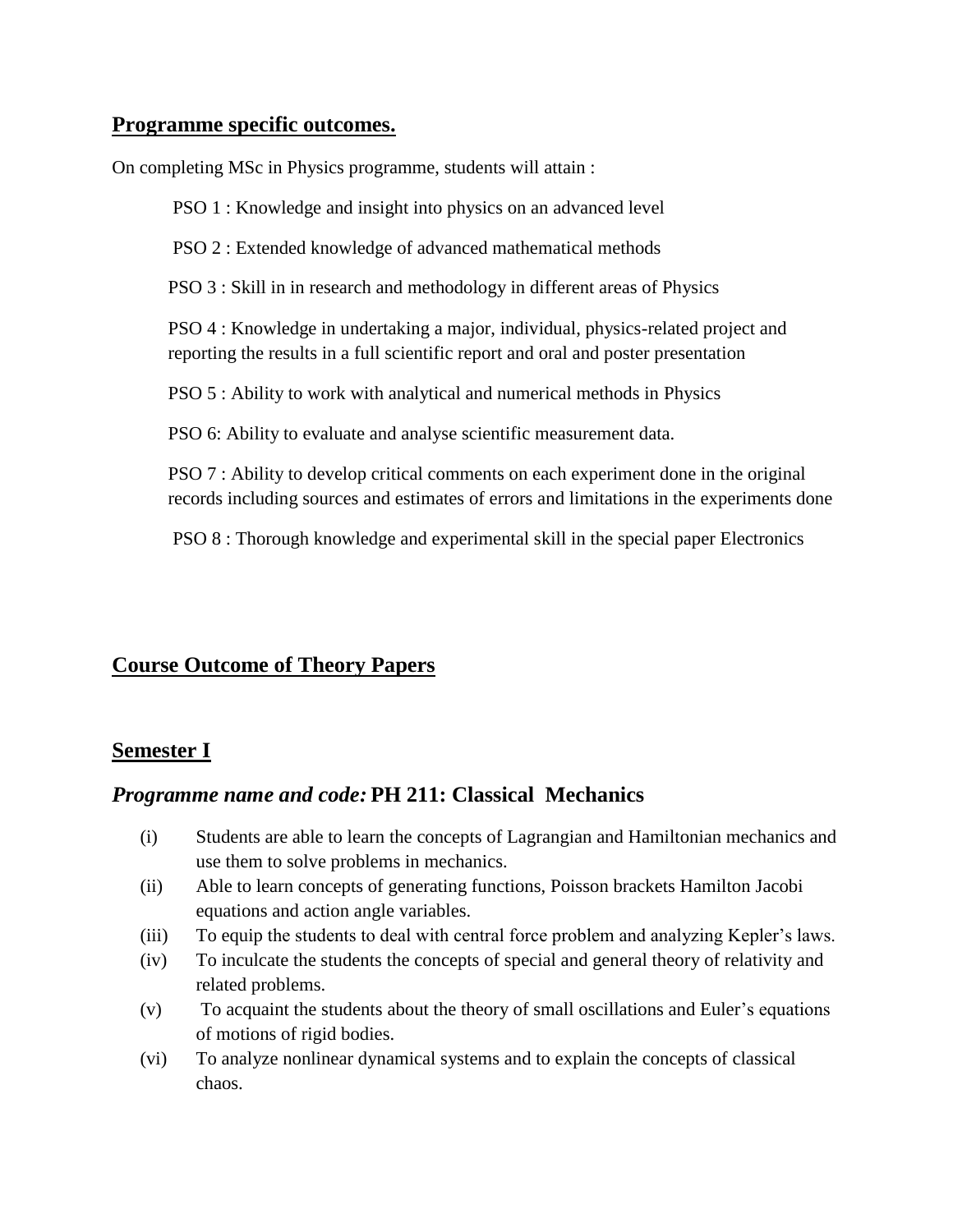#### *Programme name and code***: PH 212: Mathematical Physics**

- (i) To apply and analyze the various vector and matrix operations and to perform complex analysis for solving physical problems.
- (ii) To demonstrate and utilize the concepts of Fourier series and its transforms.
- (iii)To explain and differentiate different probabilistic distributions.
- (iv)To apply partial differential equations and special functions for solving mathematical problems.
- (v) To illustrate and apply concepts of group theoretical operations and tensors.

#### *Programme name and code***: PH 213: Basic Electronics**

- (i) To equip the students design and analyze different analogue and digital circuits.
- (ii) To summarize the knowledge of basic arithmetic and data processing circuits and memory devices.
- (iii)To equip the students to explain various components in optical communications systems and microwave devices.
- (iv)To measure and analyze the different electronic signals.

## **Semester II**

## *Programme name and code:* **PH 221: Modern Optics and Electromagnetic Theory**

- (i) To demonstrate the linear and nonlinear optical phenomena.
- (ii) To explain and discuss propagation of electromagnetic waves through different media.
- (iii)To restate formulations and relativistic effects in electrodynamics.
- (iv)To analyse the propagation of electromagnetic waves through waveguides.
- (v) To use radiation theory in developing different antennas.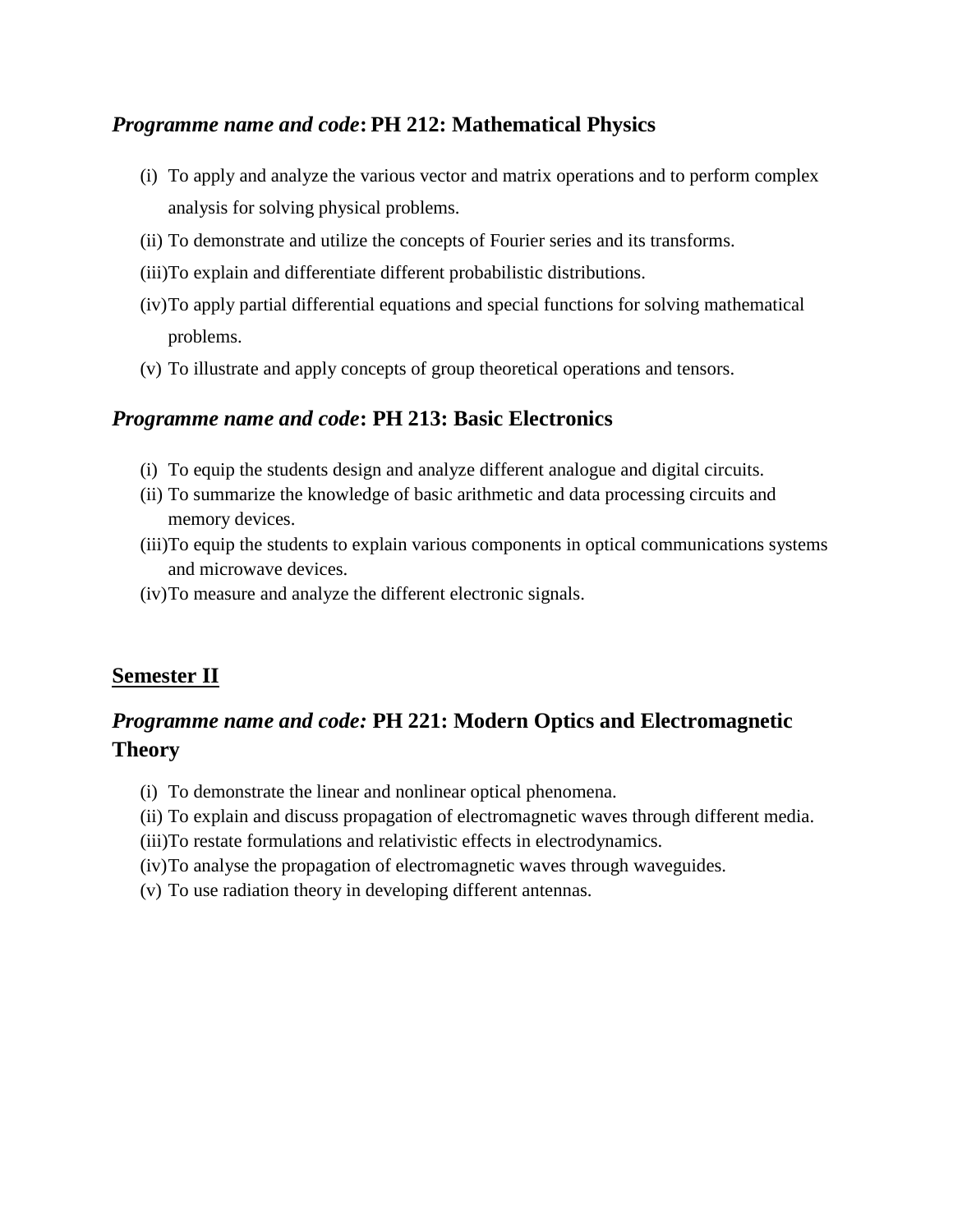# *Programme name and code***: PH 222: Thermodynamics, Statistical Physics and Basic Quantum Mechanics**

- (i) To explain the basic thermodynamic relations, Maxwell's equations and its consequences.
- (ii) To equip the students to demonstrate and apply classical and quantum statistics in different physical phenomena.
- (iii)To distinguish the different phase transitions using Ising model.
- (iv)Outline and apply foundations of quantum mechanics.

# *Programme name and code***: PH 223: Computer Science and Numerical Techniques**

- (i) To summarize computer hardware and its operating systems
- (ii) Explain internal architecture of microprocessors 8085 and create assembly language programing.
- $(iii)$ To develop and compile programs in python and  $C_{++}$ .
- (iv)Apply numerical methods to solve physical problems.

## **Semester III**

## *Programme name and code:* **PH231: Advanced Quantum Mechanics**

- (i) To extend the use of approximation methods viz variation, WKB, time dependent and timeindependent perturbations.
- (ii) To summarize different types of symmetry, conservation laws and quantum theory of scattering.
- (iii)To distinguish different approximation methods, to study the structure and properties of many electron systems.
- (iv)To compute eigen values of angular momentum and evaluation

## *Programme name and code:* **PH 232:Atomics and Molecular Spectroscopy**

- (i) Explain different symmetry operations and deduction of molecular structure.
- (ii) Distinguish and classify the different spectra shown by atoms and molecules
- (iii)Illustrate the various spectroscopic experimental techniques.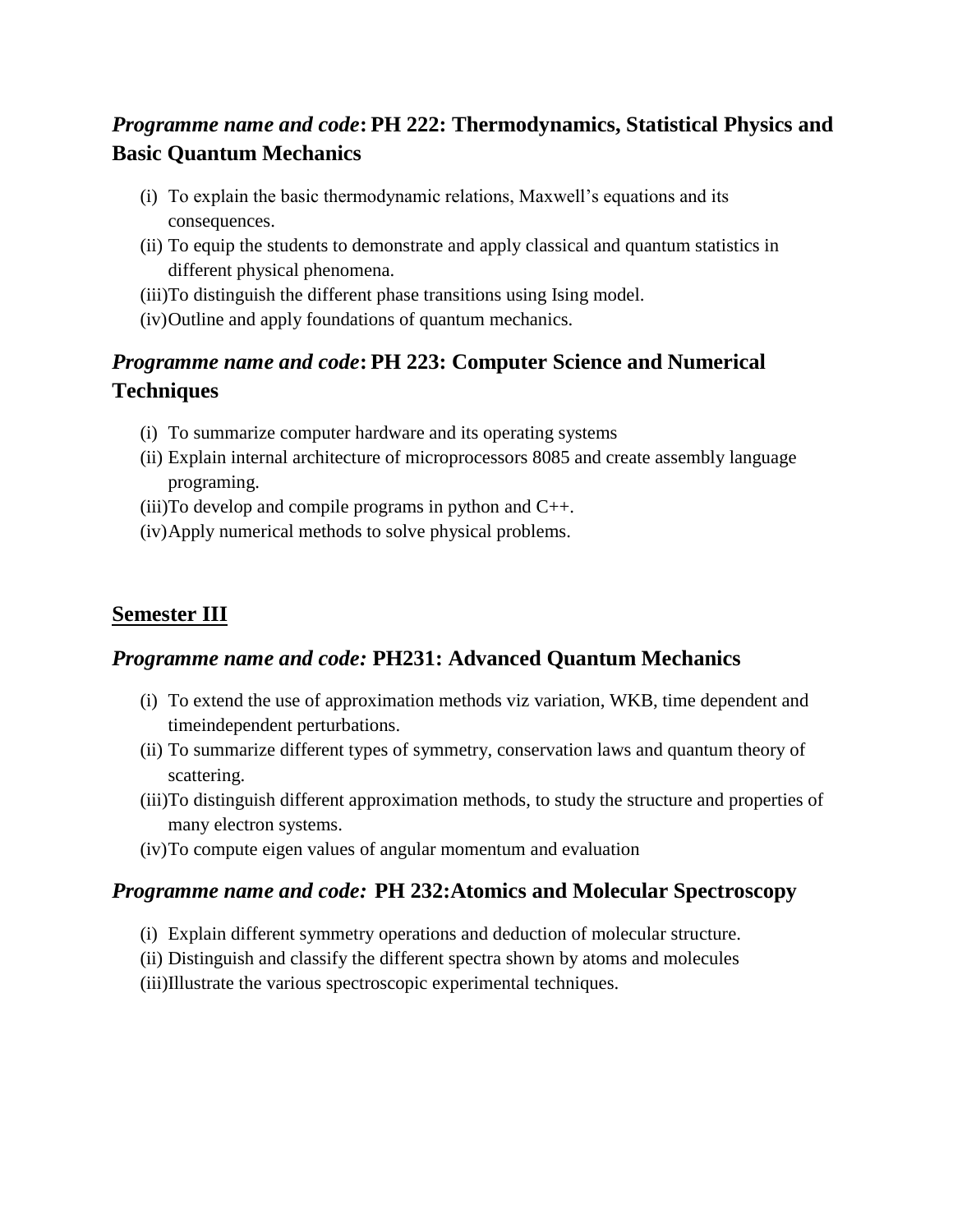#### *Programme name and code:* **PH 233 E: Advanced Electronics–I**

- (i) To summarize various techniques of digital and analog communication systems.
- (ii) Generalize the idea of information theory
- (iii) Illustrate various techniques for digital signal processing based Fourier and Z transform**.**

#### **Semester IV**

#### *Programme name and code:* **PH 241: Condensed Matter Physics**

- (i) Discuss crystal physics, lattice vibrations, models of thermal properties and band theory of solids.
- (ii) Explain the theoretical concepts of semiconductors, dielectric, magnetic and superconducting materials.
- (iii)To describe the synthesis and characterization techniques of nanomaterials.

#### *Programme name and code:* **PH 242: Nuclear and Particle Physics**

- (i) To describe and analyze nuclear structure, models and reactions.
- (ii) To illustrate the mechanisms of nuclear fission and fusion reactions.
- (iii)Discuss various nuclear detectors and particle accelerators.
- (iv)To classify elementary particles and discuss their interactions.

## *Programme name and code:* **PH 243 E: Advanced Electronics-II**

- (i) Demonstrate microprocessor architecture, programming and interfacing devices.
- (ii) Outline the basic concepts of embedded systems, artificial intelligence and neural networks.
- (iii)Illustrate fundamental data communications codes, radar and satellite communication systems.